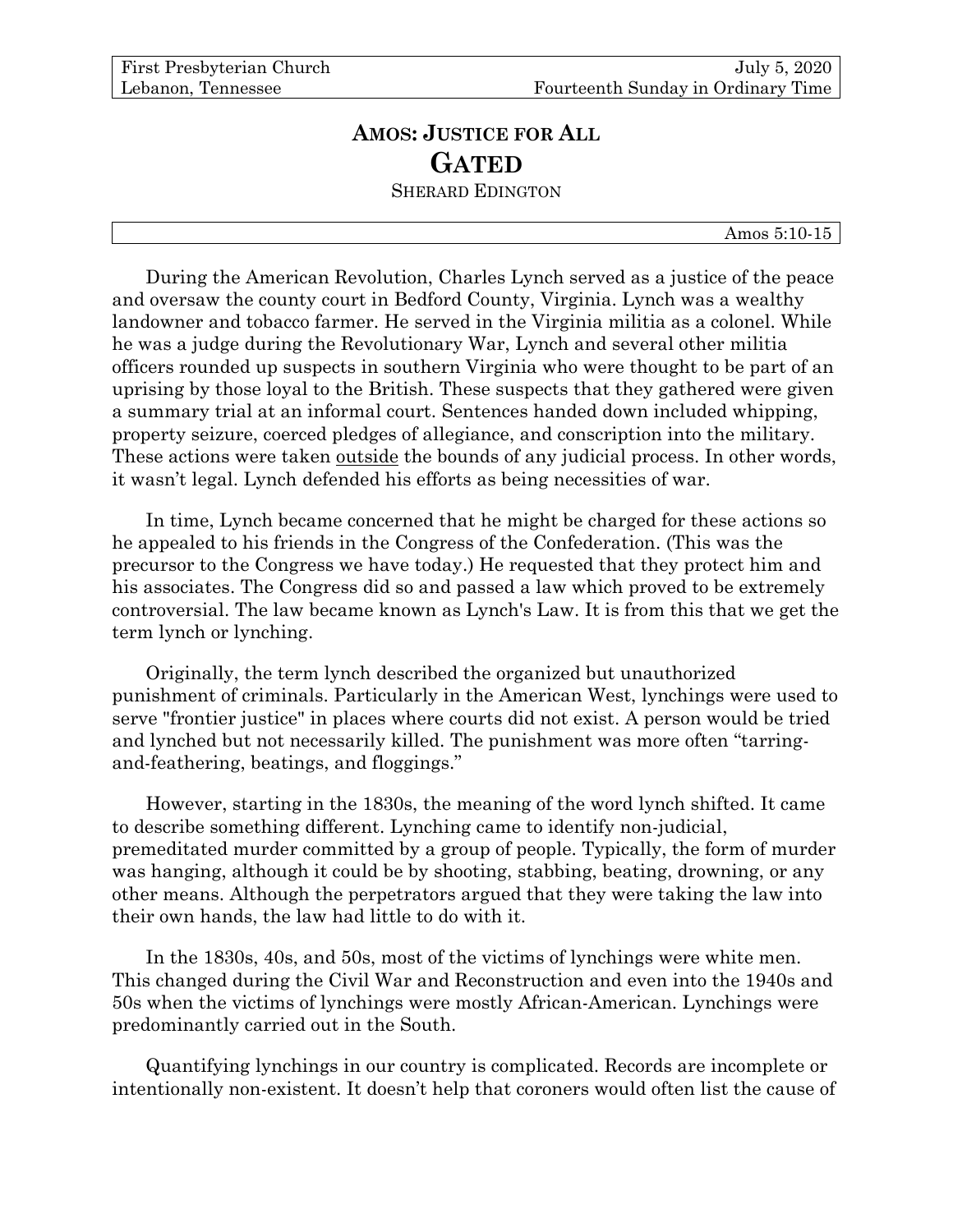death for a hanging victim as suicide. The best numbers available right now tell us that in the United States, between 1877 and 1950, within twelve Southern states, there were 4084 racial terror lynchings which can be documented. The real number is likely much higher. There were also about 300 lynchings outside the South during this time period.

Lynchings are a form of terrorism. Their purpose is to instill fear into a group of people, usually a specific race of people. Most lynchings in the U.S. were acts of murder carried out with impunity, sometimes in broad daylight, often on the courthouse lawn. No lynching can be justified as "frontier justice" if they are committed in a community where there is a functioning criminal justice system. Terror lynchings were horrific acts of violence whose perpetrators were rarely held accountable. Many lynchings were held as public spectacles. One lynching in Jackson, Mississippi, in 1919, was announced in the newspaper. The front-page headline read, "John Hartfield will be lynched by Ellisville mob at 5 o'clock this afternoon." Public lynchings were attended by hundreds if not thousands of people in a carnival-like atmosphere with vendors selling food. At some lynchings, printers set up shop and sold souvenir postcards of the actual event. I found several of these postcards for sale on ebay.

This week, I reviewed numerous accounts of lynchings. They are all horrific. Most were not against any convicted criminal, but rather heinous acts of evil whites seeking to establish racial dominance over blacks, to prevent blacks from voting, from having businesses, from competing for jobs, from entering certain sections of town, for even living in a community. I am not going to read to you any of the reports of specific lynchings. They are all horrific. Rarely are they just simple hangings. They usually involved violence and prolonged torture.

Sadly, lynchings work. They do induce terror. Blacks fled some towns and even evacuated entire counties. In the first half of the 1900s, lynchings fueled the mass migration of millions of black people from the South up to the North and out to the West.

More than half of lynchings victims were killed under the accusation of committing a serious crime. After their deaths, predictably, many were found to be innocent.

Hundreds of blacks also died in mass killings across the South, often for simply attempting to exercise their right to vote.

Many African-Americans were lynched on the thin accusation of minor social infractions. These lynchings, like all, were clearly a tool of racial control designed to enforce social norms and racial hierarchy.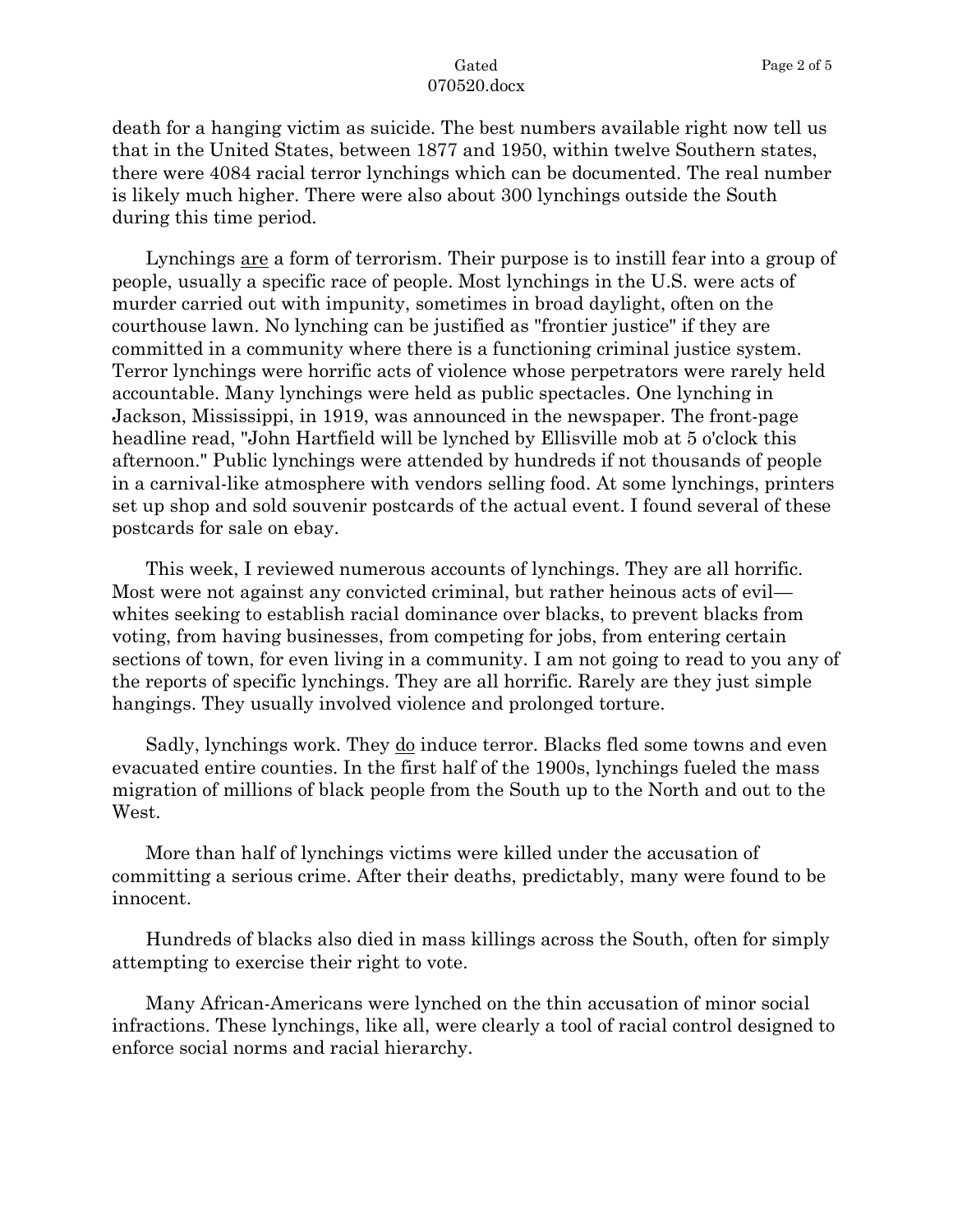- In 1940, Jesse Thornton was lynched in Luverne, Alabama, for referring to a white police officer by his name without the title of "mister."
- In 1916, in Cedarbluff, Mississippi, Jeff Brown was lynched for accidentally bumping into a white woman as he ran to catch a train.

Lynchings are not simply acts of murder, but they represent the decay of society, they reveal the abandonment of true justice. When the mob is allowed to exert its power, justice disappears. And that brings us to the prophet Amos and his words on justice.<sup>1</sup>

In the ancient Middle East, cities constructed walls for protection. Without a wall the city was vulnerable to attack from armies and bandits. A walled city offered security for its inhabitants. Walls, however needed gates to allow the residents ingress and egress from the city. Space inside a city was limited and crowded and a town's gate provided a crucial community gathering point. The gate was where people tended to hang out. At the gate, you would see everyone entering and leaving the city. The gate was a good place to share news and gossip and visit with friends. The gate was also the place to do business. The elders of the city—you know, the group that gathers at Hardee's for coffee—they would gather at the gate. If you needed witnesses for a land transaction or a divorce, you would go to the gate. Those elders at the gate could be called upon to act as judges for people with disputes. For example, we read in the book of Deuteronomy: *If someone has a stubborn and rebellious son who will not obey his father and mother, who does not heed them when they discipline him, then his father and his mother shall take hold of him and bring him out to the elders of his town at the gate* (Deut 21:18-21). The gate served as the heart of the life of the community. A healthy city had a healthy gate. A healthy gate was a place of justice.

Our reading for today begins with Amos' words denouncing the corruption of justice that he witnesses at the gate of the city of Samaria, the capital of Israel. Amos is the 7th century BC prophet who traveled to Israel to proclaim God's word to the wealthy and powerful of that nation. These people had turned away from God. The list of their transgressions is long—they abused the vulnerable for their own profit, they betrayed the innocent for money, they sold the needy for a pair of sandals, they oppressed the weak.

About these people, Amos tells us that they hate when the truth is spoken at the gate. Why? Because they profit off of lies and corruption. The gate should be a place for truth, but these people use their power and money to twist the system to their benefit. Amos complains that at the gate, the innocent are unable to obtain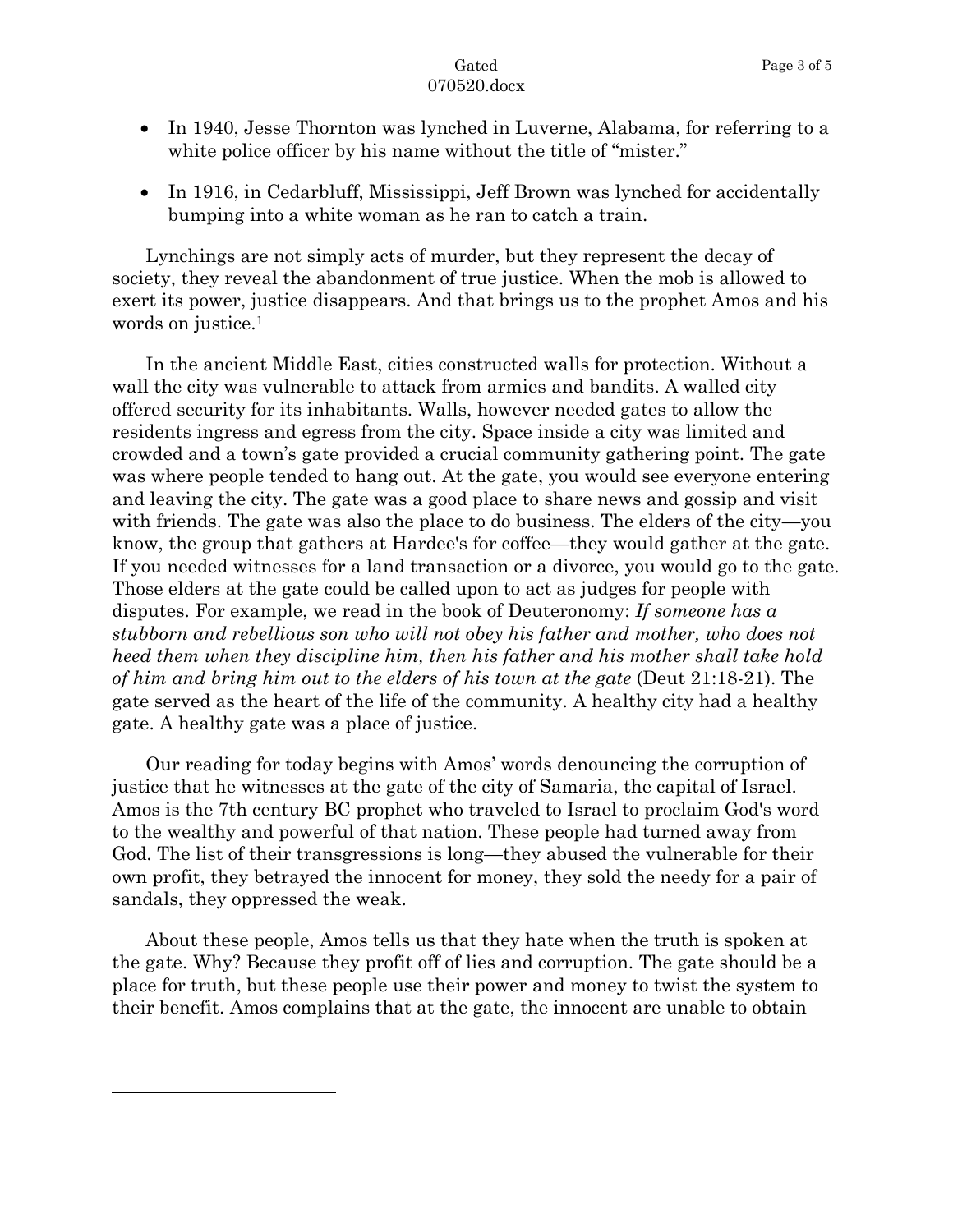justice, the judges are bribed, and those who come seeking assistance are shoved aside and ignored. Justice cannot be found at the gate.

When we think of justice, we tend to think of balance. Someone injures me so I should be able to hurt them back. That seems fair—then the scales of justice are balanced. We view justice as something that we create ourselves through our laws and systems. We make justice.

The prophet Amos, however, views justice in a different way. For him, justice is not something we make, but justice is a divine quality created by God. It is an underlying foundation of our world. Just as God poured out the waters of the sea at creation, so God poured out justice. Justice doesn't go away or evaporate, but it can get covered up and lost.

Imagine a beautiful meadow full of wildflowers. But then people start dumping their garbage on the meadow until the meadow is buried under a sea of trash. Technically, the meadow is still present; it is there; it is just hidden under the trash. To experience the beauty of the meadow, the trash must be removed. This trash is the injustice that covers up the beautiful thing that God poured out.

We believe that God is love. And God is indeed love. But love requires justice. I can't love my neighbor unless there is a just relationship between us. God's justice demands a way of living in which all people are treated fairly and equally, where the powerful don't abuse their power for their own gain. When justice at the gate is buried, society becomes broken.

Injustice is evil; it is sin; injustice is the opposite of God. Amos calls the people to *seek God so that they may live*. How do we seek God? Amos explains. If you want to live with God, to live as God's people, to inhabit God's kingdom, then you must *Hate evil.* We must turn our hearts against sin. We must no longer tolerate transgression. We can no longer accept the presence of evil in our world.

Second, we must *Love God.* We must love God with all our being. As we read in Deuteronomy, *You shall love the Lord your God with all your heart, and with all your soul, and with all your might*. Hating evil is not enough; we must also love our God.

Third, Amos commands us to *Establish justice in the gate.* I believe it is safe to say that no one here has participated in a lynching. But what are you doing to establish justice in the gate? We lead good lives; we treat people fairly and with respect. But what are we doing to remove the generations of trash that has been dumped in the meadow—the slavery, the lynchings, the continued oppression and discrimination? What are we doing to dismantle that which obstructs God's justice?

But, when we <u>do</u> witness injustice, do we speak out? That was a one problem with lynchings—they enforced a code of silence among whites. No one spoke about